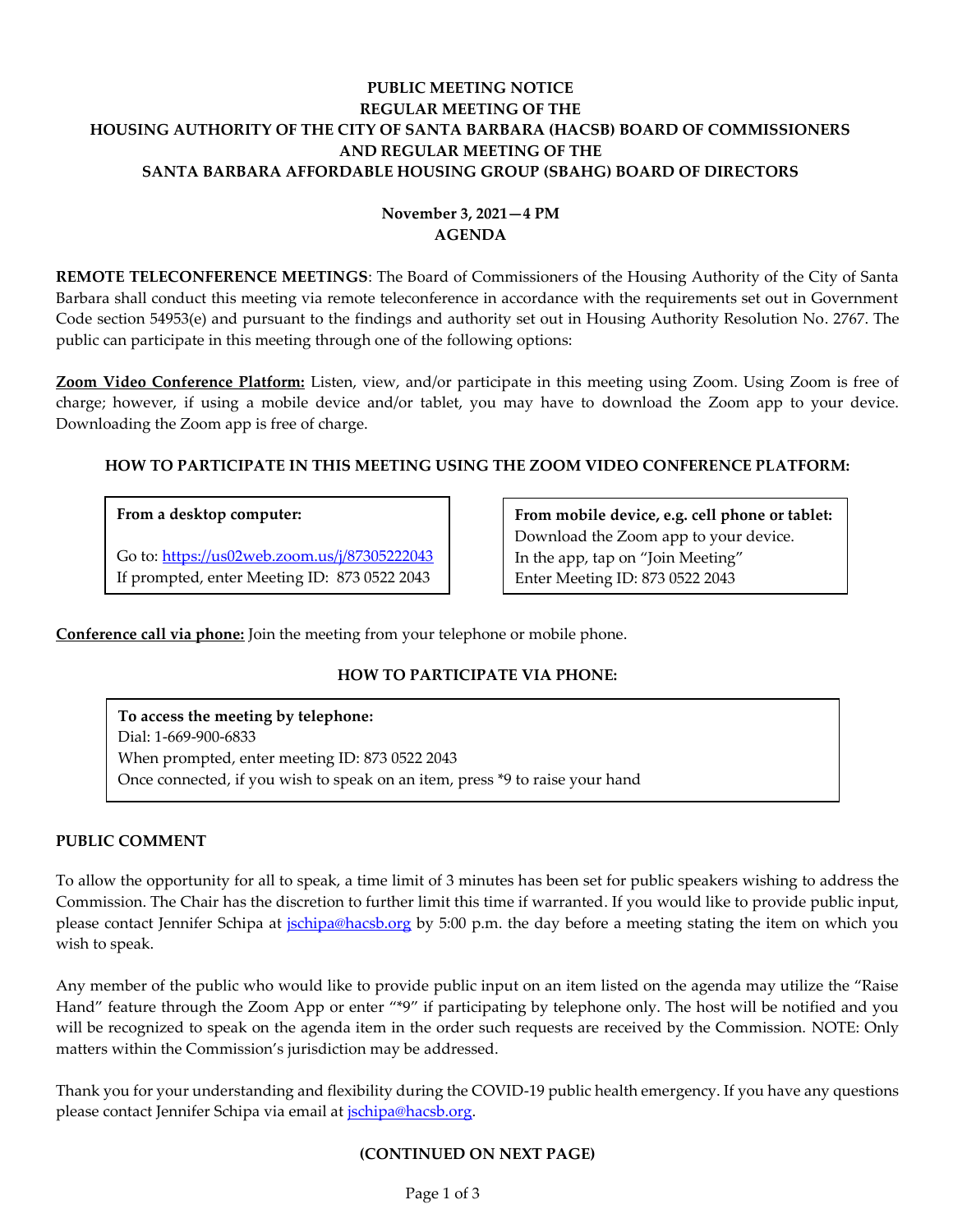| ı. | <b>Roll Call</b> |             |  |
|----|------------------|-------------|--|
|    | Faulstich        | Rowell      |  |
|    | Fenger           | Wheatley    |  |
|    | Muñoz            | <b>Boss</b> |  |

**II. Public Comment** – Any member of the public may address the Housing Authority Commission and SBAHG Directors for up to three minutes on any subject within the jurisdiction of the Housing Authority and/or SBAHG that is not scheduled for a public discussion before them. The total time for this item is ten minutes.

### **III. Consideration of Minutes**

To be taken under Consent Calendar below.

### **IV. Bills and Communications**

- 1. [SB NewsPress article on Housing Santa Barbara Day.](https://hacsb.org/download/meetings_2021/items/november/Item-IV.1_NewsPress-Housing-SB-Day.pdf)
- 2. SB Independent article ["Why the Market Can't Solve Our Housing Crisis"](https://hacsb.org/download/meetings_2021/items/november/Item-IV.2_Independent-article.pdf).
- **V. Consent Calendar** *The following Consent Calendar items will not usually require discussion by the Commission. Items on the Consent Calendar may be approved by a single motion. Any Consent Calendar item is open for discussion and a separate vote by the Commission upon request of any Commissioner. Should a member of the public wish to comment on an item on the Consent Calendar below, please come forward to speak at the time the Commission considers the Consent Calendar.*

## **1. Subject: Consideration of Minutes**

Recommendation: That the HACSB Commission [and SBAHG Board approve the Minutes of their October](https://hacsb.org/download/meetings_2021/items/november/Item-V.1_Minutes-10-06-2021.pdf) 6, 2021 Regular Meeting.

# **2. Subject: Expenditures September 2021**

[Recommendation: That the Commission approve costs incurred and payments made for the month of](https://hacsb.org/download/meetings_2021/items/november/Item-V.2_Expenditures-September-2021_short.pdf)  September 2021.

### **VI. Report of Executive Director**

### **1. Subject: Development Update**

Recommendation: That the Commission receive a verbal report on the status of developments in planning and/or under construction.

**VII. Treasurer's Report** – None

# **VIII. Committee Reports** – None

**IX. Unfinished Business** – None

# **X. New Business**

**[1. Subject: Approval of Utility Allowances Effective January 1, 2022 for Affordable Rental Housing Programs](https://hacsb.org/download/meetings_2021/items/november/Item-X.1_2022-Utility-Allowances.pdf)**

Recommendation: That the Commission adopt a resolution approving the implementation of a new 2022 utility allowance schedule effective January 1, 2022, for tenant paid utilities for residents of affordable rental housing in the City of Santa Barbara as well as Housing Authority programs where utility allowances are required.

## **2. Subject: Resolutions Authorizing a Capital Commitment Increase of up to \$2,500,000 and all Related Actions for Finalization of Agreements for Development of Vera Cruz Village**

Recommendation: That the Housing Authority Commission adopt a resolution: (1) approving an increase in the Housing Authority residual receipts loan amount to 116 East Cota Streets Associates, L.P. from \$300,000 to up [to \\$2,800,000 \(an increase of \\$2,500,000\); \(2\) approving the conveyance of the real property located 116 East Cota](https://hacsb.org/download/meetings_2021/items/november/Item-X.2_Vera-Cruz-Village.pdf)  Street from the Housing Authority to 116 East Cota Street Associates, L.P. via a sale in the amount of \$2,600,000;